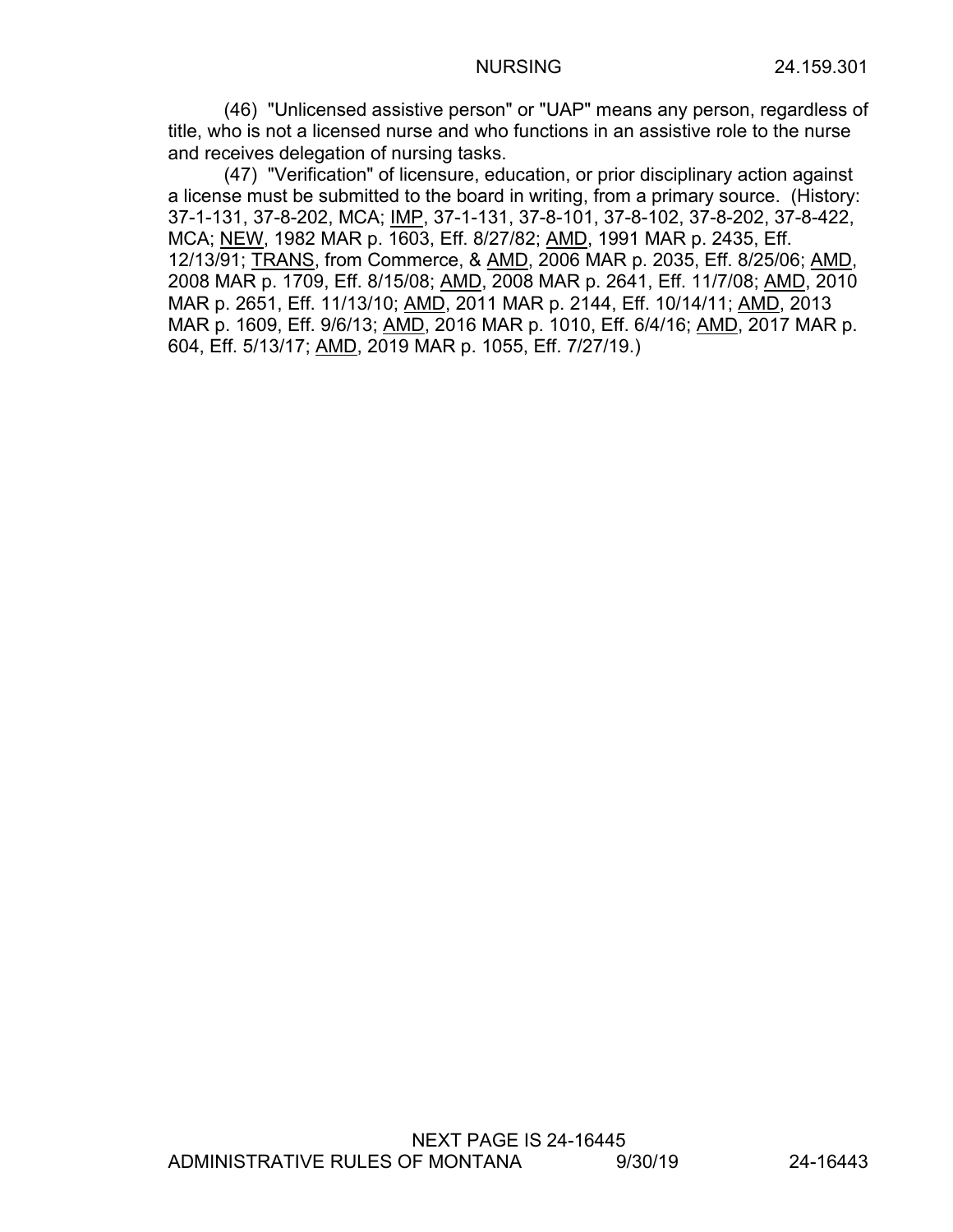## Subchapter 4

## General Provisions

24.159.401 FEES (1) The fee for licensure (RN or LPN) by examination (NCLEX) is \$100, payable at the time the application is submitted. This fee is retained by the board if the application is withdrawn.

(2) The application fee required for requesting board approval to retake the examination (NCLEX) for RN or LPN is \$50.

(3) The fee for licensure (RN or LPN) by endorsement is \$200, payable at the time the application is submitted. This fee is retained by the board if the application is withdrawn.

(4) The application fee for each APRN specialty certification is \$75, and a fee of \$50 for renewal of each specialty certification thereafter.

(5) The license (RN or LPN) renewal fee is \$100 per renewal period.

(6) The fee to reactivate a license (RN or LPN) is \$100.

(7) The prescriptive authority application fee is \$100.

(8) The renewal fee for prescriptive authority is \$75 per renewal period.

(9) The fee for the board resending a renewal application is \$20.

(10) The fee for a printed copy of the laws and rules book is \$15. The fee for a copy of the laws and rules in CD-Rom format is \$5, with no restrictions on downloading laws and rules from the board web site or making duplicate copies from the original copy ordered.

(11) The fee for a temporary RN or LPN permit is \$25.

(12) The fee for a temporary permit for an APRN is \$35.

(13) The fee for medication aide I or II initial licensure is \$25.

(14) The fee for medication aide I or II licensure renewal is \$20 per year.

(15) The fee for a new nursing education program application and initial site survey is \$5000.

(16) The fee for board review of a special report from a nursing education program, as defined by ARM 24.159.635, is \$200.

(17) The fee for a site survey of a board-approved nursing education program, due to program noncompliance with educational standards, is \$3000.

(18) Additional standardized fees are specified in ARM 24.101.403. (History: 37-1-134, 37-1-319, 37-8-202, 37-8-426, MCA; IMP, 37-1-134, 37-1-141, 37-8-202, 37-8-426, MCA; NEW, 1991 MAR p. 2435, Eff. 12/13/91; AMD, 1994 MAR p. 1424, Eff. 5/27/94; AMD, 1994 MAR p. 2815, Eff. 10/28/94; AMD, 1996 MAR p. 418, Eff. 2/9/96; AMD, 2001 MAR p. 2152, Eff. 10/26/01; AMD, 2002 MAR p. 2315, Eff. 8/30/02; AMD, 2003 MAR p. 2863, Eff. 12/25/03; AMD, 2004 MAR p. 2393, Eff. 10/8/04; AMD, 2006 MAR p. 1583, Eff. 7/1/06; TRANS, from Commerce, 2006 MAR p. 2035; AMD, 2010 MAR p. 2651, Eff. 11/13/10; AMD, 2011 MAR p. 2144, Eff. 10/14/11; AMD, 2015 MAR p. 642, Eff. 5/29/15.)